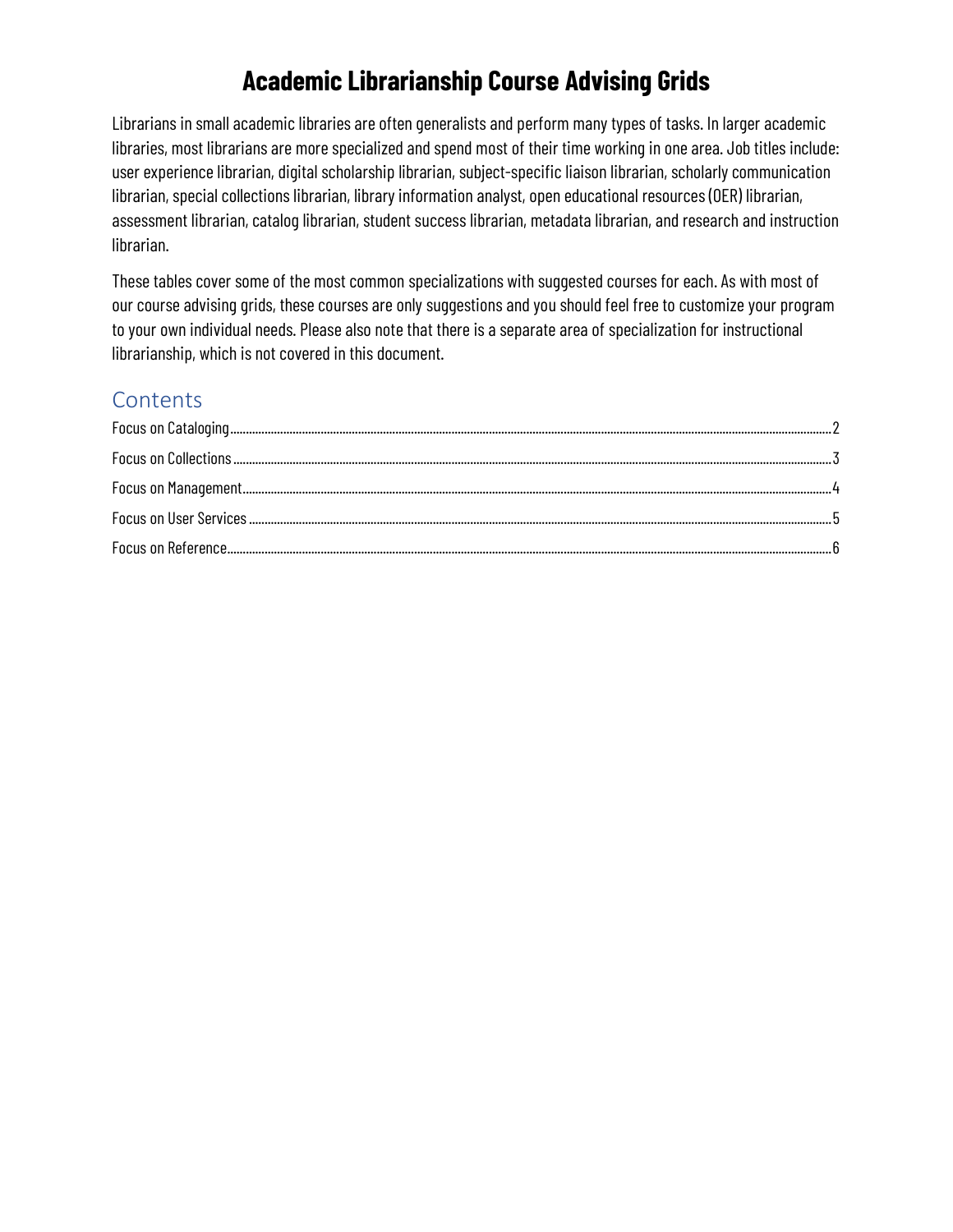# Focus on Cataloging

<span id="page-1-0"></span>

| Core Courses (Take in Your First Year)                                                                                                                                      |                                                                                                                                                                                                                                                     |                                                                                                                            |                                                                                                                                                                                                                                  |
|-----------------------------------------------------------------------------------------------------------------------------------------------------------------------------|-----------------------------------------------------------------------------------------------------------------------------------------------------------------------------------------------------------------------------------------------------|----------------------------------------------------------------------------------------------------------------------------|----------------------------------------------------------------------------------------------------------------------------------------------------------------------------------------------------------------------------------|
| INLS 777: Perspectives (Fall)                                                                                                                                               |                                                                                                                                                                                                                                                     | INLS 776: Ethics (Spring)                                                                                                  |                                                                                                                                                                                                                                  |
| <b>Recommended Bin Courses</b>                                                                                                                                              |                                                                                                                                                                                                                                                     |                                                                                                                            |                                                                                                                                                                                                                                  |
|                                                                                                                                                                             | *Highly Recommended                                                                                                                                                                                                                                 |                                                                                                                            |                                                                                                                                                                                                                                  |
| Information                                                                                                                                                                 | Services and<br>Organizations                                                                                                                                                                                                                       | Technology                                                                                                                 | <b>People and Communities</b>                                                                                                                                                                                                    |
| Take at least 2                                                                                                                                                             | Take at least 1 (MSIS) or 2<br>(MSLS)                                                                                                                                                                                                               | Take at least 2 (MSIS) or 1<br>(MSLS)                                                                                      | Take at least 1                                                                                                                                                                                                                  |
| <b>INLS 513: Resource</b><br>Selection and<br>Evaluation<br><b>INLS 520:</b><br>Organization of<br>Information*<br>INLS 720: Metadata<br>Architectures and<br>Applications* | • INLS 501: Information<br>Resources and<br>Services<br><b>INLS 525: Electronic</b><br>Records<br>Management*<br>INLS 582: Systems<br>Analysis<br>INLS 721: Cataloging<br>Theory and Practice*<br>INLS 841: Seminar in<br><b>Academic Libraries</b> | • INLS 752: Digital<br>Preservation and<br>Access<br>• INLS 523: Introduction<br>to Database Concepts<br>and Applications* | INLS 500: Human<br>Information<br>Interactions<br>INLS 737: Inclusive<br><b>Information Services</b><br>for Diverse<br>Populations<br>INLS 754: Access,<br>Outreach, and Public<br>Services in Cultural<br>Heritage Repositories |
| Capstone (Take in Second Year)                                                                                                                                              |                                                                                                                                                                                                                                                     |                                                                                                                            |                                                                                                                                                                                                                                  |
| INLS 778 / 992 (research-based master's paper track) OR<br>INLS 779 / 992 (practicum / project track)                                                                       |                                                                                                                                                                                                                                                     |                                                                                                                            |                                                                                                                                                                                                                                  |
| <b>Additional Recommended Courses</b>                                                                                                                                       |                                                                                                                                                                                                                                                     |                                                                                                                            |                                                                                                                                                                                                                                  |

• INLS 795: Professional Field Experience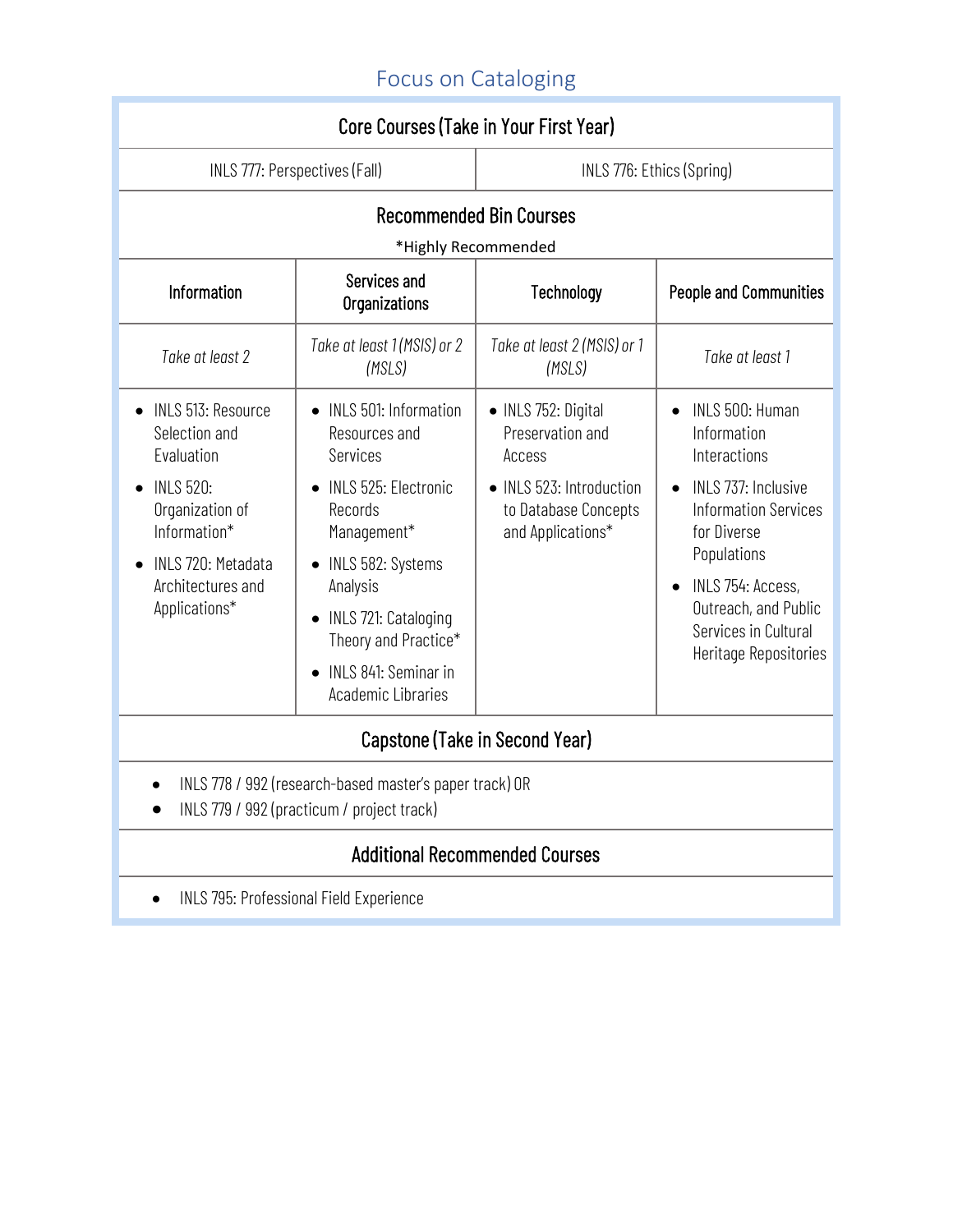## Focus on Collections

<span id="page-2-0"></span>

| Core Courses (Take in Your First Year)                                                                           |                                                                                                                                                                                    |                                                                                                                                                    |                                                                                                                                                                                                                                                            |
|------------------------------------------------------------------------------------------------------------------|------------------------------------------------------------------------------------------------------------------------------------------------------------------------------------|----------------------------------------------------------------------------------------------------------------------------------------------------|------------------------------------------------------------------------------------------------------------------------------------------------------------------------------------------------------------------------------------------------------------|
| INLS 777: Perspectives (Fall)                                                                                    |                                                                                                                                                                                    | INLS 776: Ethics (Spring)                                                                                                                          |                                                                                                                                                                                                                                                            |
| <b>Recommended Bin Courses</b><br>*Highly Recommended                                                            |                                                                                                                                                                                    |                                                                                                                                                    |                                                                                                                                                                                                                                                            |
| Information                                                                                                      | Services and<br>Organizations                                                                                                                                                      | Technology                                                                                                                                         | <b>People and Communities</b>                                                                                                                                                                                                                              |
| Take at least 2                                                                                                  | Take at least 1 (MSIS) or 2<br>(MSLS)                                                                                                                                              | Take at least 2 (MSIS) or 1<br>(MSLS)                                                                                                              | Take at least 1                                                                                                                                                                                                                                            |
| <b>INLS 513: Resource</b><br>Selection and<br>Evaluation*<br><b>INLS 520:</b><br>Organization of<br>Information* | INLS 501: Information<br>Resources and<br>Services<br>INLS 700: Scholarly<br>Communication*<br>INLS 740: Digital<br>Libraries<br>INLS 841: Seminar in<br><b>Academic Libraries</b> | • INLS 465:<br>Understanding<br>Information<br>Technology for<br>Managing Digital<br>Collections<br>INLS 750: introduction<br>to Digital Curation* | INLS 690: Information<br>Professionals in the<br>Makerspace<br>INLS 737: Inclusive<br><b>Information Services</b><br>for Diverse<br>Populations<br>INLS 754: Access,<br>$\bullet$<br>Outreach, and Public<br>Services in Cultural<br>Heritage Repositories |
| Capstone (Take in Second Year)                                                                                   |                                                                                                                                                                                    |                                                                                                                                                    |                                                                                                                                                                                                                                                            |

- INLS 778 / 992 (research-based master's paper track) OR
- INLS 779 / 992 (practicum / project track)

- INLS 556: Intro to Archives
- INLS 523: Introduction to Database Concepts and Applications
- INLS 582: Systems Analysis
- INLS 752: Digital Preservation and Access
- INLS 753: Preservation of Library and Archive Materials
- INLS 795: Professional Field Experience
- INLS 857: Seminar in Rare Book Collections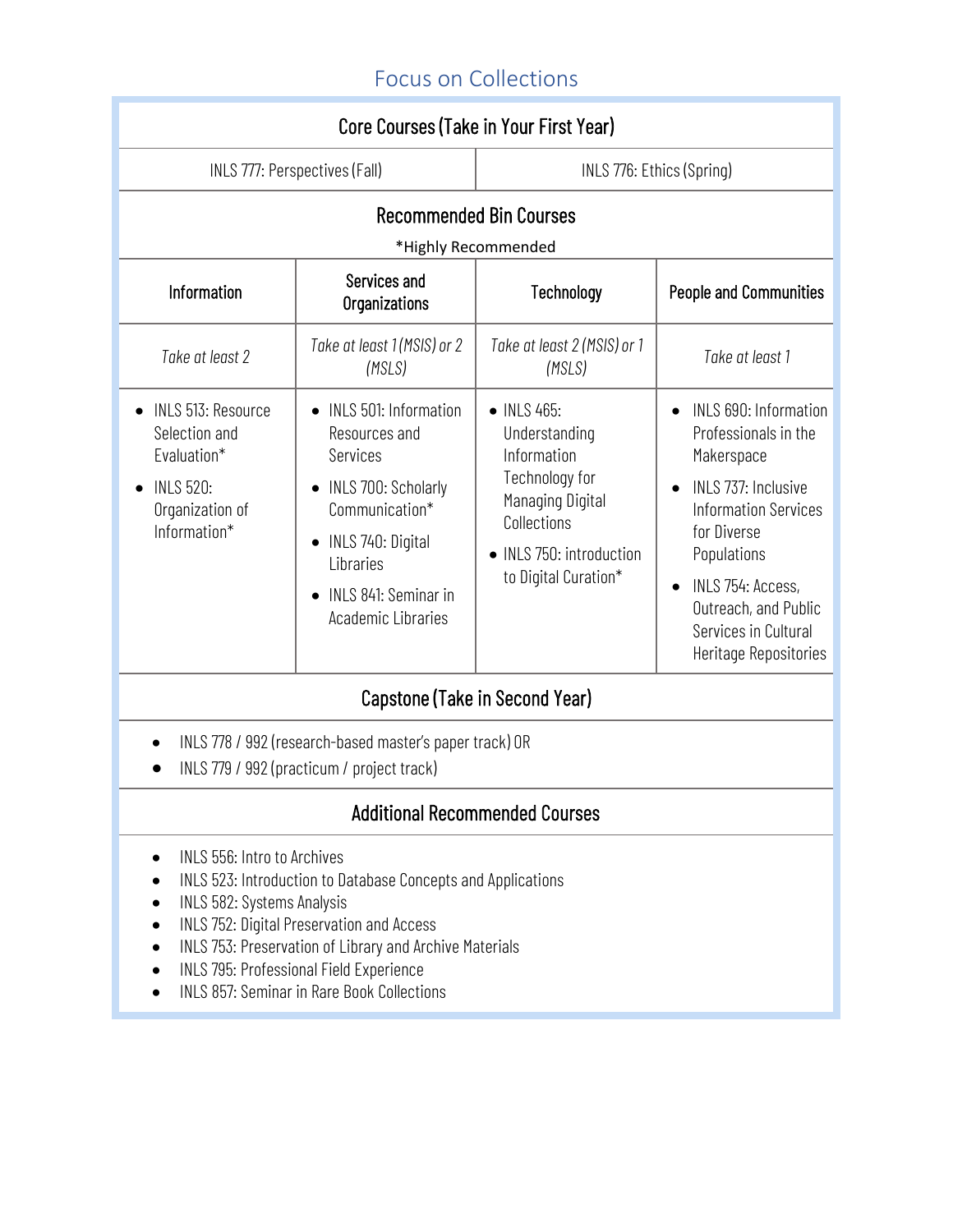## Focus on Management

<span id="page-3-0"></span>

| Core Courses (Take in Your First Year)                                                                                                                                                                                                                                                                                                                                                                                                               |                                                                                                                                                                                                                                                                      |                                                                                                                                                                                                                             |                                                                                                                                                                                                                                                                                                             |
|------------------------------------------------------------------------------------------------------------------------------------------------------------------------------------------------------------------------------------------------------------------------------------------------------------------------------------------------------------------------------------------------------------------------------------------------------|----------------------------------------------------------------------------------------------------------------------------------------------------------------------------------------------------------------------------------------------------------------------|-----------------------------------------------------------------------------------------------------------------------------------------------------------------------------------------------------------------------------|-------------------------------------------------------------------------------------------------------------------------------------------------------------------------------------------------------------------------------------------------------------------------------------------------------------|
| INLS 777: Perspectives (Fall)                                                                                                                                                                                                                                                                                                                                                                                                                        |                                                                                                                                                                                                                                                                      | INLS 776: Ethics (Spring)                                                                                                                                                                                                   |                                                                                                                                                                                                                                                                                                             |
| <b>Recommended Bin Courses</b><br>*Highly Recommended                                                                                                                                                                                                                                                                                                                                                                                                |                                                                                                                                                                                                                                                                      |                                                                                                                                                                                                                             |                                                                                                                                                                                                                                                                                                             |
| Information                                                                                                                                                                                                                                                                                                                                                                                                                                          | Services and<br>Organizations                                                                                                                                                                                                                                        | Technology                                                                                                                                                                                                                  | <b>People and Communities</b>                                                                                                                                                                                                                                                                               |
| Take at least 2                                                                                                                                                                                                                                                                                                                                                                                                                                      | Take at least 1 (MSIS) or 2<br>(MSLS)                                                                                                                                                                                                                                | Take at least 2 (MSIS) or 1<br>(MSLS)                                                                                                                                                                                       | Take at least 1                                                                                                                                                                                                                                                                                             |
| <b>INLS 513: Resource</b><br>Selection and<br>Evaluation<br><b>INLS 520:</b><br>Organization of<br>Information                                                                                                                                                                                                                                                                                                                                       | INLS 501: Information<br>Resources and<br>Services<br><b>INLS 585:</b><br>Management for<br>Information<br>Professionals*<br>INLS 782: Library<br>Assessment<br>INLS 786: Marketing of<br>Information Services*<br>INLS 841: Seminar in<br><b>Academic Libraries</b> | • INLS 465:<br>Understanding<br>Information<br>Technology for<br>Managing Digital<br>Collections<br>• INLS 523: Introduction<br>to Database Concepts<br>and Applications<br>• INLS 750: Introduction<br>to Digital Curation | INLS 500: Human<br>$\bullet$<br>Information<br>Interactions*<br>INLS 690: Community<br>$\bullet$<br>Data Lab<br>INLS 737: Inclusive<br><b>Information Services</b><br>for Diverse<br>Populations<br>INLS 754: Access,<br>$\bullet$<br>Outreach, and Public<br>Services in Cultural<br>Heritage Repositories |
| Capstone (Take in Second Year)                                                                                                                                                                                                                                                                                                                                                                                                                       |                                                                                                                                                                                                                                                                      |                                                                                                                                                                                                                             |                                                                                                                                                                                                                                                                                                             |
| INLS 778 / 992 (research-based master's paper track) OR<br>$1110.770 \pm 0.00$ $\left(\frac{1}{2} + \frac{1}{2} + \frac{1}{2} + \frac{1}{2} + \frac{1}{2} + \frac{1}{2} + \frac{1}{2} + \frac{1}{2} + \frac{1}{2} + \frac{1}{2} + \frac{1}{2} + \frac{1}{2} + \frac{1}{2} + \frac{1}{2} + \frac{1}{2} + \frac{1}{2} + \frac{1}{2} + \frac{1}{2} + \frac{1}{2} + \frac{1}{2} + \frac{1}{2} + \frac{1}{2} + \frac{1}{2} + \frac{1}{2} + \frac{1}{2} +$ |                                                                                                                                                                                                                                                                      |                                                                                                                                                                                                                             |                                                                                                                                                                                                                                                                                                             |

• INLS 779 / 992 (practicum / project track)

- INLS 523: Introduction to Database Concepts and Applications
- INLS 582: Systems Analysis
- INLS 685: Project Management\*
- INLS 795: Professional Field Experience
- Additional course in financial management from SILS, the School of Government, or Kenan Flagler Business School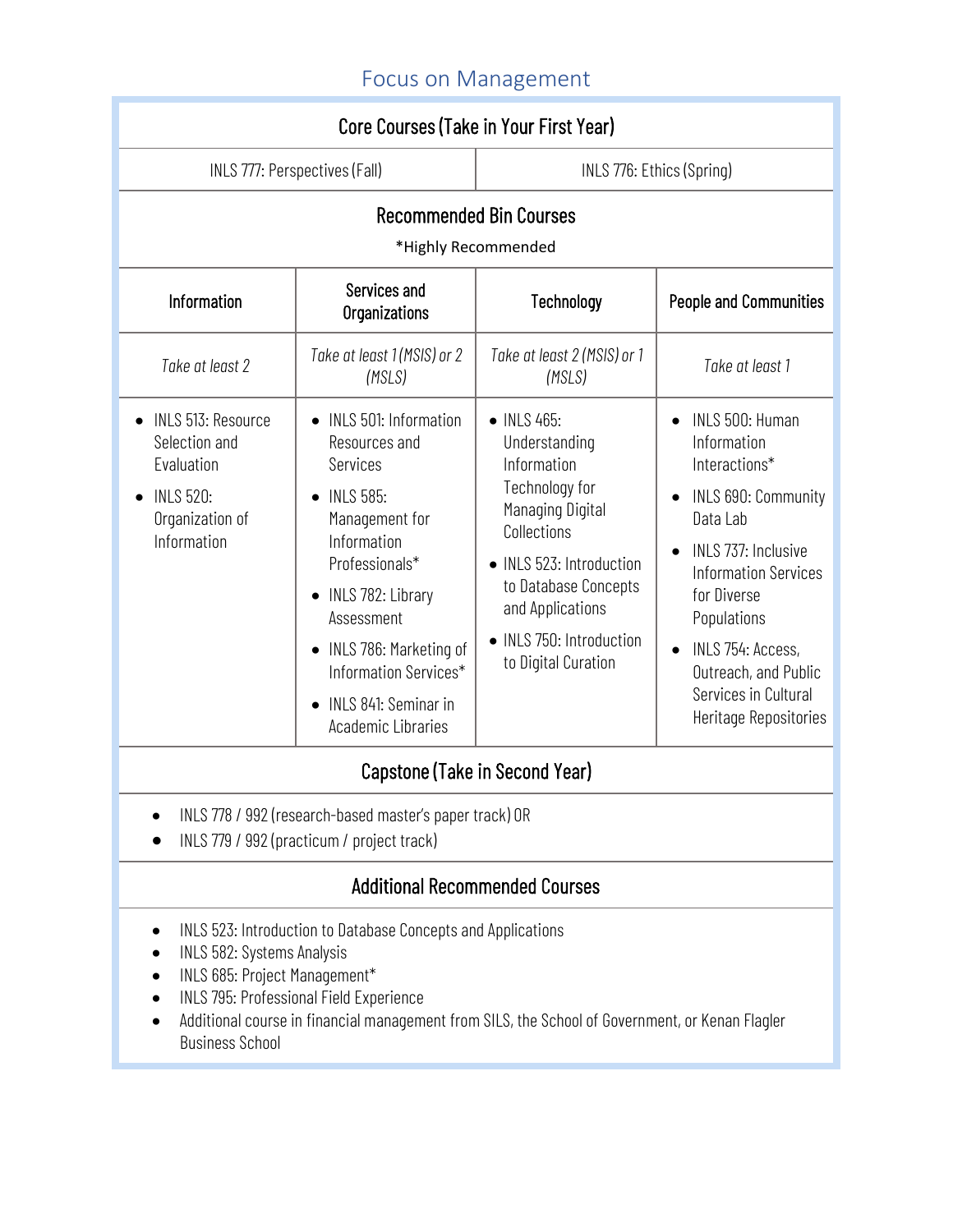## Focus on User Services

<span id="page-4-0"></span>

| Core Courses (Take in Your First Year)                                                                          |                                                                                                                                                                                       |                                                                                                                                           |                                                                                                                                                                                                                                                                                                            |
|-----------------------------------------------------------------------------------------------------------------|---------------------------------------------------------------------------------------------------------------------------------------------------------------------------------------|-------------------------------------------------------------------------------------------------------------------------------------------|------------------------------------------------------------------------------------------------------------------------------------------------------------------------------------------------------------------------------------------------------------------------------------------------------------|
| INLS 777: Perspectives (Fall)                                                                                   |                                                                                                                                                                                       | INLS 776: Ethics (Spring)                                                                                                                 |                                                                                                                                                                                                                                                                                                            |
| <b>Recommended Bin Courses</b><br>*Highly Recommended                                                           |                                                                                                                                                                                       |                                                                                                                                           |                                                                                                                                                                                                                                                                                                            |
| Information                                                                                                     | Services and<br>Organizations                                                                                                                                                         | Technology                                                                                                                                | <b>People and Communities</b>                                                                                                                                                                                                                                                                              |
| Take at least 2                                                                                                 | Take at least 1 (MSIS) or 2<br>(MSLS)                                                                                                                                                 | Take at least 2 (MSIS) or 1<br>(MSLS)                                                                                                     | Take at least 1                                                                                                                                                                                                                                                                                            |
| <b>INLS 513: Resource</b><br>Selection and<br>Evaluation*<br><b>INLS 520:</b><br>Organization of<br>Information | <b>INLS 501: Information</b><br>Resources and<br>Services*<br>• INLS 582: Systems<br>Analysis<br>INLS 782: Library<br>Assessment<br>INLS 841: Seminar in<br><b>Academic Libraries</b> | INLS 523: Introduction<br>to Database Concepts<br>and Applications<br><b>INLS 560:</b><br>Programming for<br>Information<br>Professionals | INLS 690: Information<br>Professionals in the<br>Makerspace<br>INLS 690: Community<br>Data Lab<br>INLS 737: Inclusive<br>$\bullet$<br><b>Information Services</b><br>for Diverse<br>Populations<br>INLS 754: Access,<br>$\bullet$<br>Outreach, and Public<br>Services in Cultural<br>Heritage Repositories |
| Capstone (Take in Second Year)                                                                                  |                                                                                                                                                                                       |                                                                                                                                           |                                                                                                                                                                                                                                                                                                            |
| INLS 778 / 992 (research-based master's paper track) OR<br>INLS 779 / 992 (practicum / project track)           |                                                                                                                                                                                       |                                                                                                                                           |                                                                                                                                                                                                                                                                                                            |

- INLS 701: Information Retrieval Search Strategies
- INLS 740: Digital Libraries: Principles and Applications
- INLS 795: Professional Field Experience\*